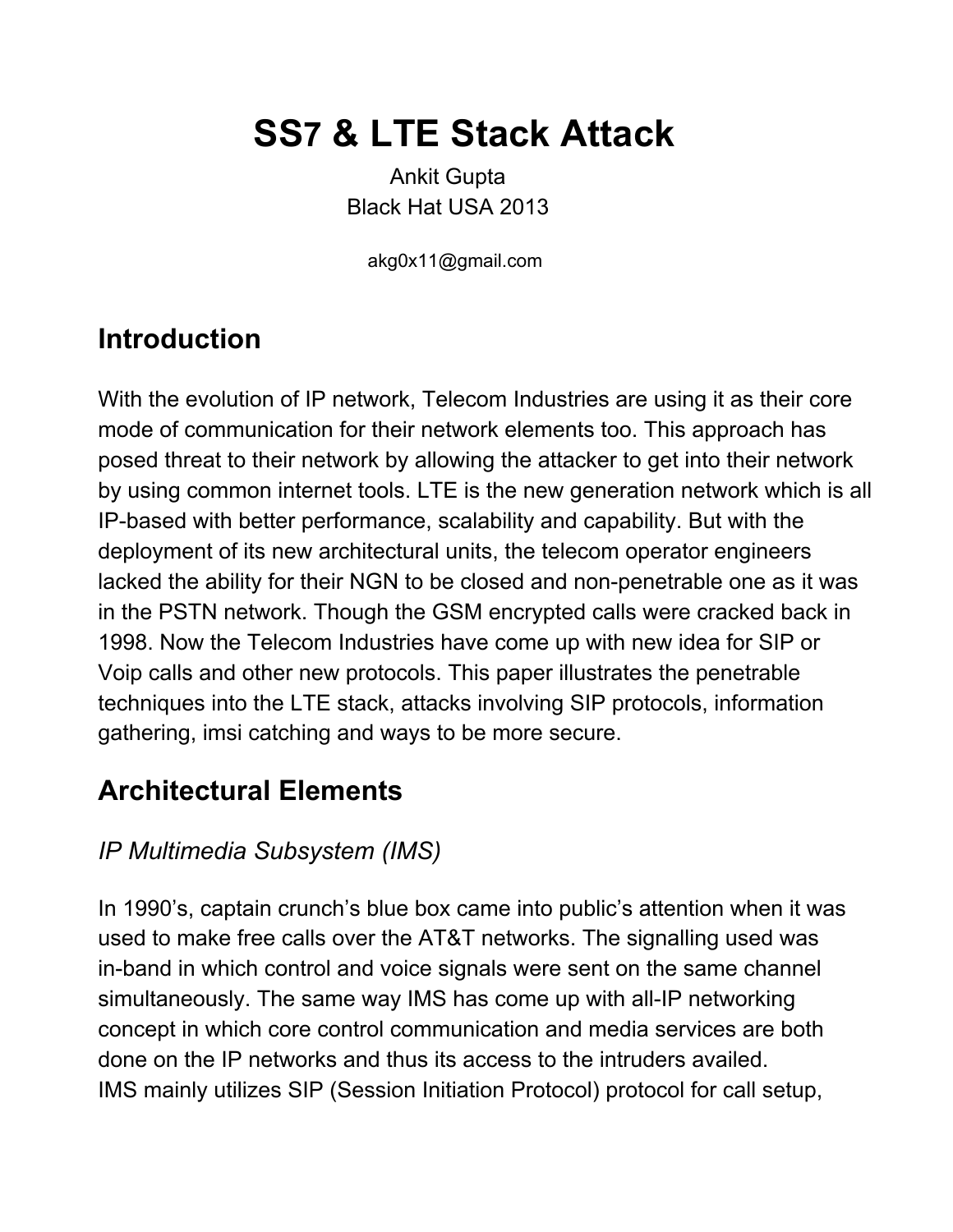Diameter for AAA (Authorization, Authentication and Accounting) and other protocols like Service Delivery Platform(SDP) and RTP for media control. As it is a new infrastructure added and Voip being the insecure from very beginning it comes up with bugs and vulnerabilities issues. As its core elements are laid on the IP communication architecture with its services can be accessed from any IP network external to IMS for the purpose of calls and data accessibility.

### *Home Subscriber Server (HSS)*

The Home Subscriber Server (HSS) is a master use[r](https://www.google.com/url?q=https%3A%2F%2Fen.wikipedia.org%2Fwiki%2FDatabase&sa=D&sntz=1&usg=AFQjCNFzqMNZzqcObjXdxuLVMG382pj22Q) database that supports the IMS network entities that actually handl[e](https://www.google.com/url?q=https%3A%2F%2Fen.wikipedia.org%2Fwiki%2FTelecommunication&sa=D&sntz=1&usg=AFQjCNFD24cx9kBMv1VddHDjRJjXzWlf6w) calls. It contains subscribers' profiles and subscription details , performs authentication and authorization of the user, and can provide information about the subscriber's location and IP information. It is similar to the Home Location Register (HLR) in GSM.

### *ProxyCall Session Control Function (PCSCF)*

This is the first entry point for user equipment (UE) to the IMS. The P-CSCF forwards incoming SIP signalings to UEs and forwards outgoing SIP signalings to the Interrogating-CSCF (I-CSCF). It provides subscriber authentication and may establish an IPsec or TLS security association with the IMS terminal. This prevents spoofing attacks and replay attacks and protects the privacy of the subscriber.

### *Multimedia management Entity (MME)*

It is the first entity which is contacted by enodeB to receive data.Initial authentication of the user by interacting with the HSS and tracking of user takes place over here. It has been merged into MSC/VLR.

### *Signalling Connection Control Part (SCCP)*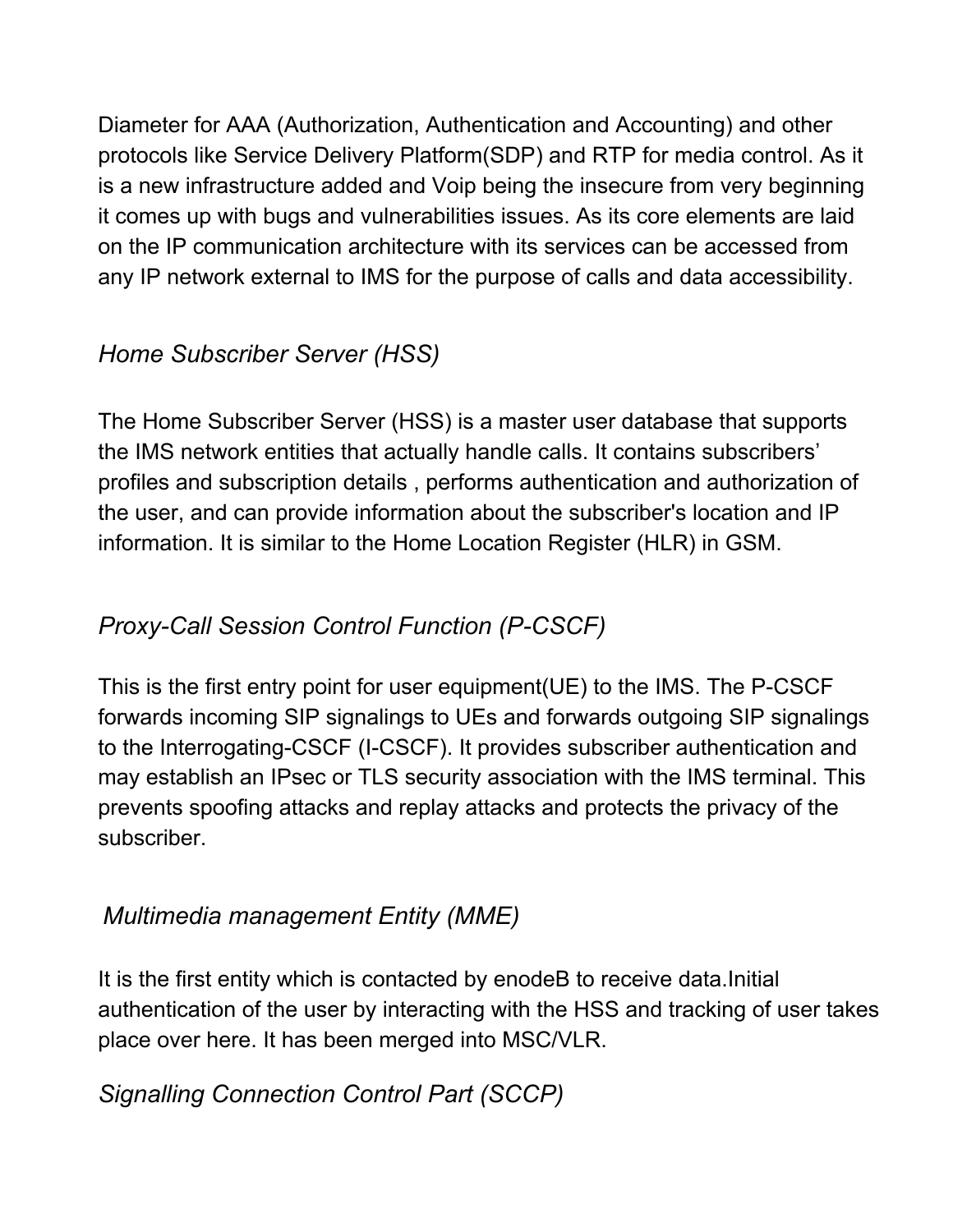It is protocol used for routing packets for internodes communication. It uses Point code and Global Title address to direct the packet to a specific network elements. By default it works on a port 2000 and it is devised by Cisco for their equipments.

#### *Point Code*

A Unique number given to each nodes in SS7 network which communicate with each other.

It is of two types

- OPC Originating Point Code
- DPC Destination Point Code

# **Global Title and its translation**

Global title is unique number used for routing in telecommunication network. It is a number which is used to identify the subscribers internationally.

It is of 3 types-1. E.164 or MSSIDN which is the standard for North America. MSSIDN = Country code(CC) + National Destination Code(NDC) + Subscribers Number(SN)

2. E.212 or IMSI is used internationally for identification of subscribers over different mobile operators.

```
IMSI= Mobile Country Code(CC) + Mobile Network Code(MNC) + Mobile
Subscriber Identification number(MSIN)
```
3. E.214 or Mobile Global Title(MGT) is the combination of both and it is used in rest of the world except North America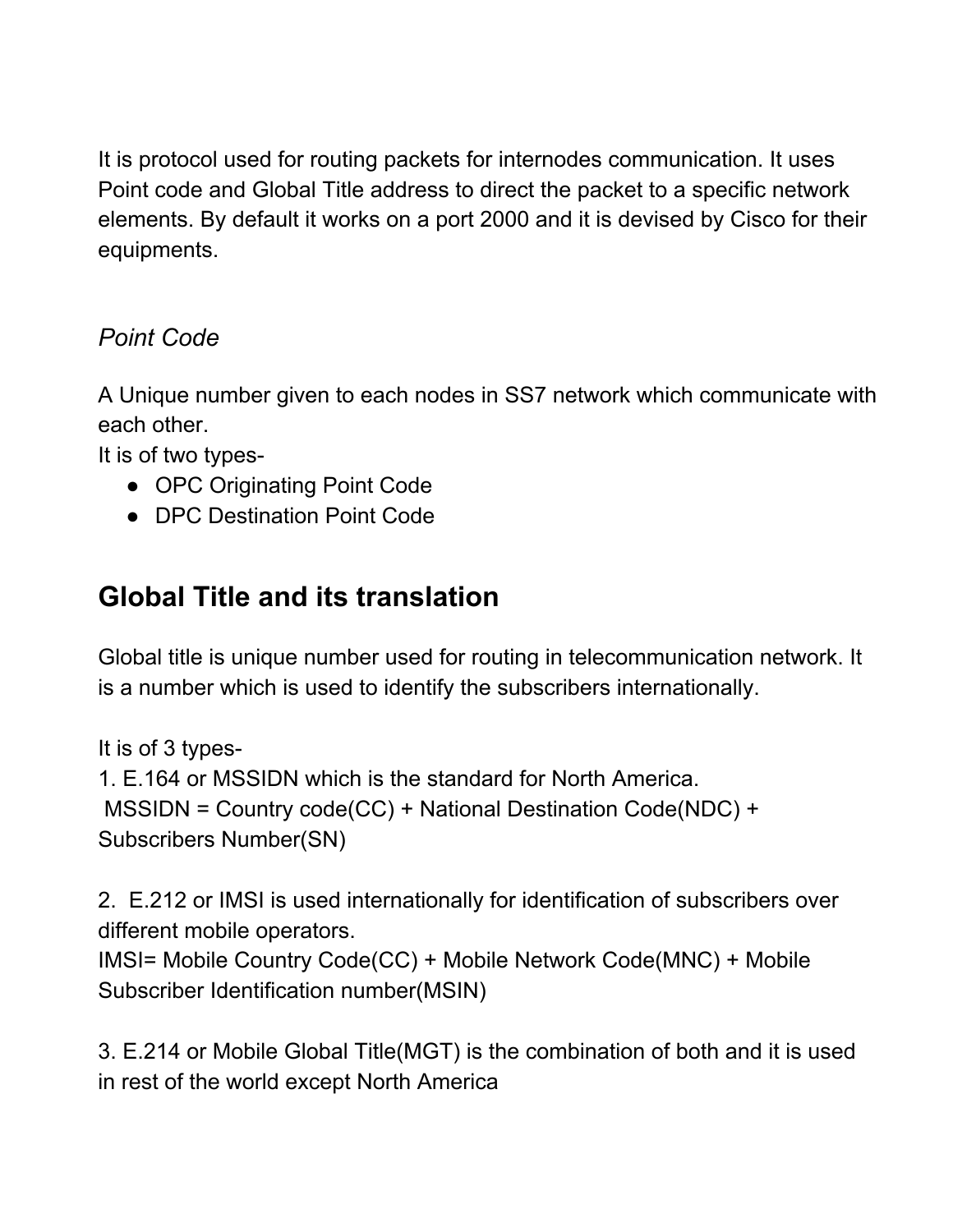The Global title is needed to be converted from E.164 to E.214 when call is made outside to North America and vice versa and also into point code when it enters into the core network to route the signals to the network elements by *Global Title Translation.*

# **Signalling**

The Signaling used in SS7 network is out of band unlike the native signalling technique which was in-band type. Out of band signalling is the signalling which does not takes place on the same path as the conversation. Signalling architecture essentially consist of three components-

*Signal Switching Points (SSPs)* are the telephone switches with SS7 software and terminating links. This is used for switching, call setup and termination purpose.

*Signal Transfer Points (STPs)* These are the packet switches in SS7 signalling system. They work as a router to relay the packets to the proper destination.

*Service Control point (SCPs)* This holds the database and directory to forward the call to the ultimate geographical destination of the number.

#### *Diameter*

LTE uses diameter protocol for Authentication, Authorization and Accounting signalling purpose over its network. It is specially made to handle session data on IP-based network and made more reliable by using TCP and SCTP instead of UDP. Diameter security is provided by IPsec and TLS.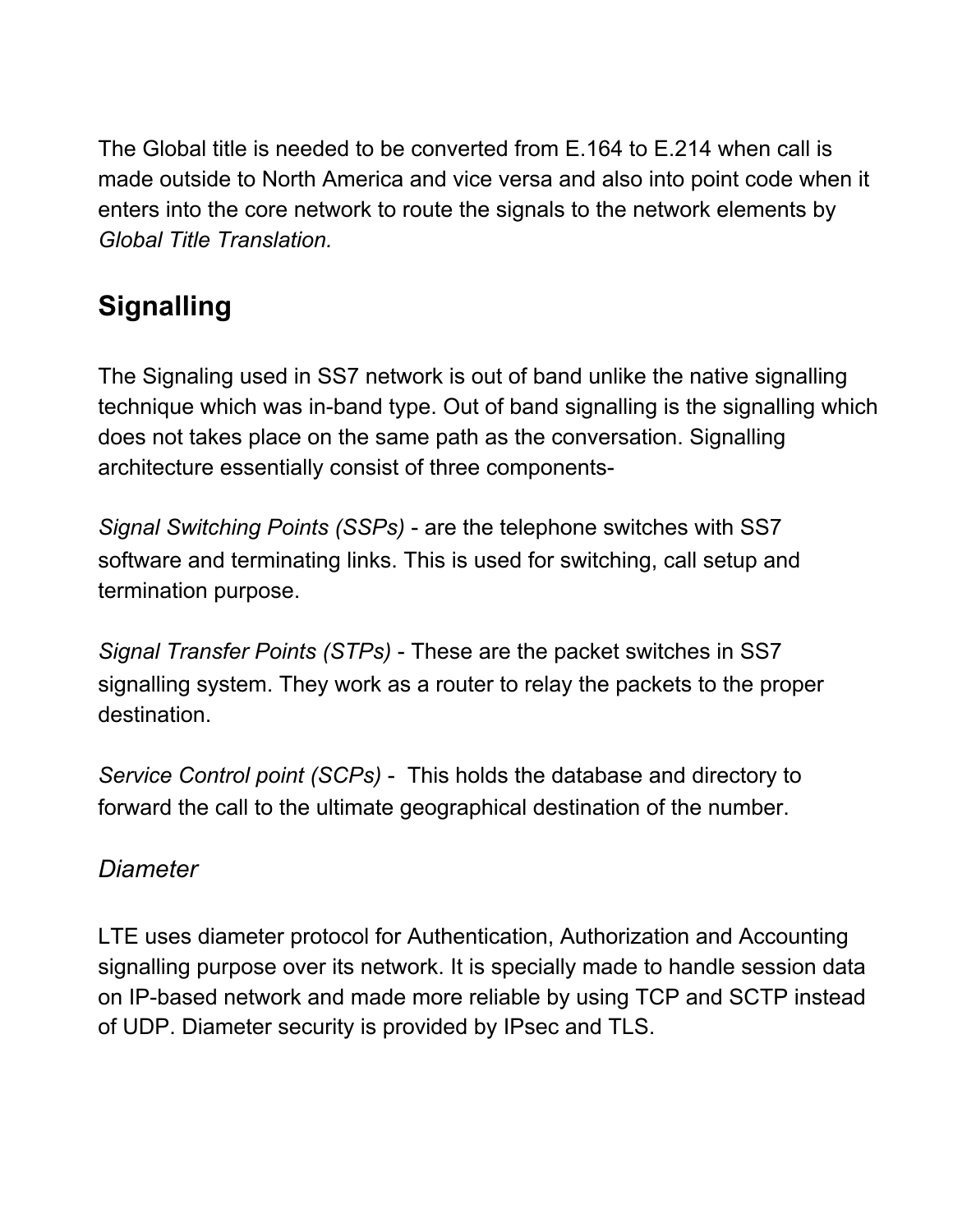#### *SIGTRAN*

Signalling Transport is the standard telephony protocol used to transport SS7 signal over internet. A Telephone Company which transmits SS7 signal to a signalling gateway. This gateway, in turn, converts the signal into SIGTRAN packets for the transmission over IP. It is made up of SCTP.

#### *Stream Control Transmission Protocol (SCTP)*

SCTP is like TCP with multiple advantages like DoS resilient, 4-way handshake and reliable transport. It is specially designed for easier telephone connection over internet.

#### *Transaction Capability Application Part (Tcap)*

Tcap is a protocol used in SS7 network to query an SCP to receive the routing number through messages. Visitor location register(VLR) requests service profile information from the subscriber's home location register (HLR) using mobile application part (MAP) information carried within TCAP messages.

# **IMSI Catching**

IMSI numbers with the help of cell ID (CID) and Location area code(LAC) can help us to track down the user's current location detail. "Chaos" is an android fully stealthy botnet developed by me which is capable of stealing these details when installed by trick on victims android device. By sending the message with keyword "DED" followed by "imsi" and "cid", the attacked device replies with these details through message to the attacker without the victim's any knowledge.

"Chaos" is capable of stealing other private details like IP, messages etc. too.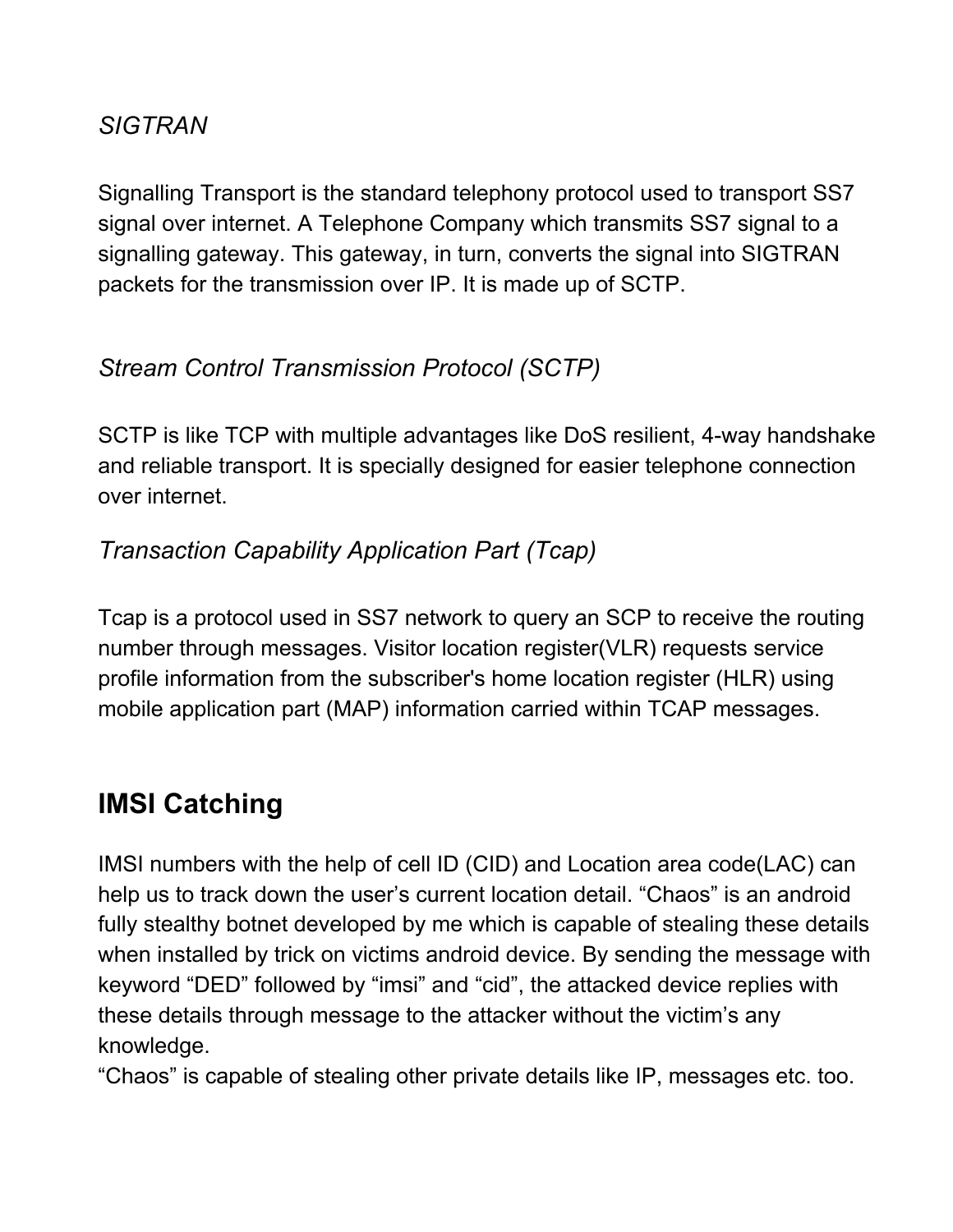After we get the imsi, by extracting starting 3 digits we get Mobile country code (MCC), next two digits gives us Mobile Network Code (MNC). After that putting these details in **[http://www.cell2gps.com/](http://www.google.com/url?q=http%3A%2F%2Fwww.cell2gps.com%2F&sa=D&sntz=1&usg=AFQjCNEl7x082o2mKVbhxX87ihgy_UIVhQ)** you could track down the users current location.

### **Capturing SS7 and SIGTRAN packets with Wireshark**

To capture SS7, you would need special hardware and a version of libpcap/WinPcap modified to support that hardware.

To capture SIGTRAN you need no hardware as these are the traffic over IP and wireshark supports all these protocols SCTP, M3UA etc.

### **GSM Sniffing**

When someone talks of the security threats in his mobile phone, the ultimate thought which comes into someone's mind is whether he is been phone tapped or whether his messages is been read by someone nearby.

GSM was created in 1991 providing confidentiality to the users voice with the help of ciphering the voice signal with A5 encryption. Later in the same decade it was cracked and eavesdropping of gsm data is possible with the help of equipments available in the market.

To sniff the gsm packets we need a Fake Base Station available on the Range over networks or Ettus which would communicate with the gsm devices and eventually routing them to the mobile operator's BTS receivers. This is more like a Man in the middle attack. In order to make the subscribers get connected to you, the power of the radio antenna capable of listening GSM traffic is made more than the power of the operator's base station nearby and using no encryption on your antenna that is A5/0.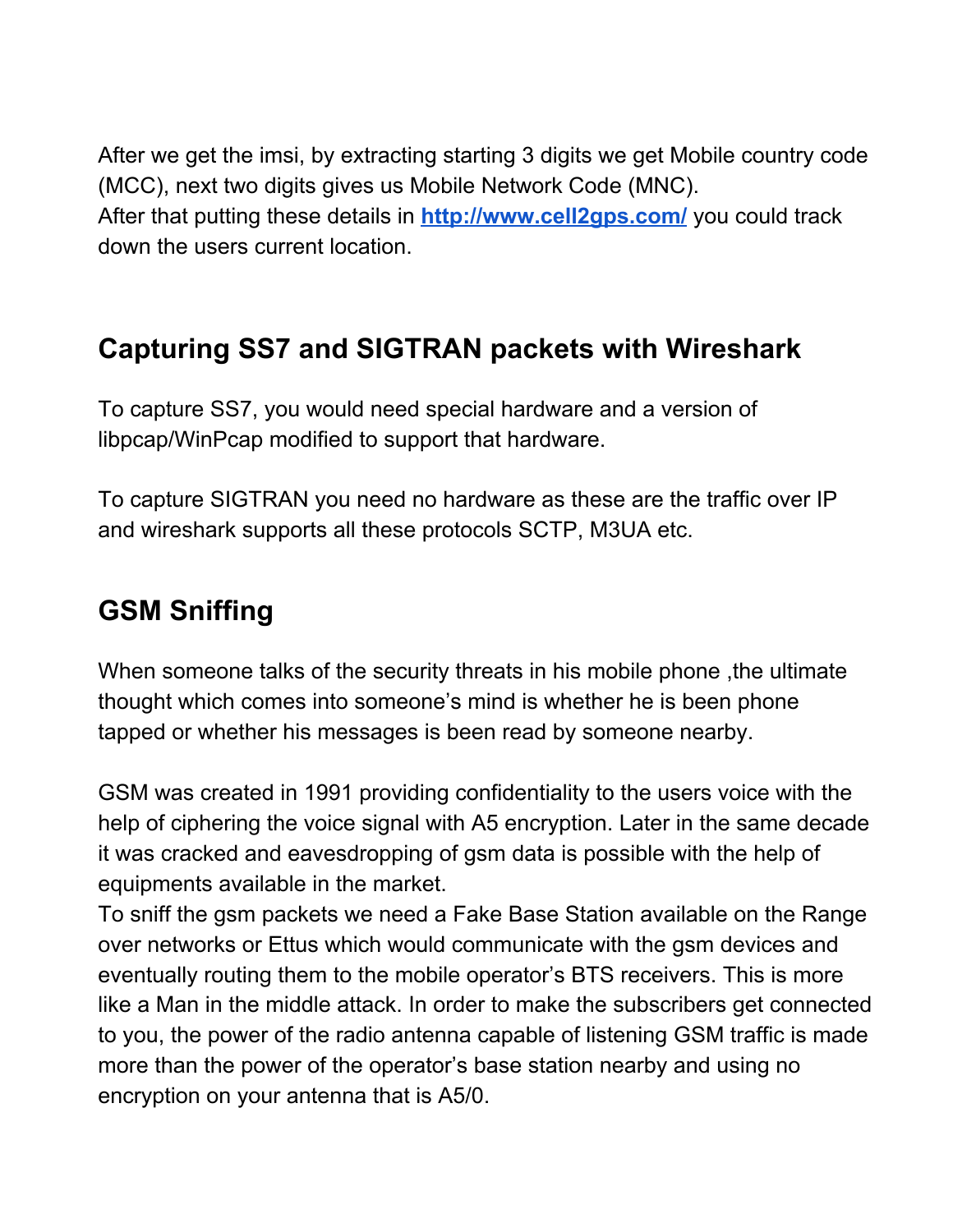This makes the all the UE gets connected to it rather than to the legitimate one. Secondly we need OpenBTS which is a software implementation for radio interface which forms the soft PBX like asterisk and soft SIP. After capturing the packet file we could demodulate and decode it in the sniffing tool wireshark to listen to the communication ultimately.

# **Penetration Testing the LTE**

LTE core network and local IP's are visible to UE. By running the traceroute command you can find out the the IPs associated to your ISPs core network.Using scanning tools like nmap, hping, firewalk, netcat it is possible to scan the IMS network to get the knowledge of operating system running on different architectural elements and other open ports and services running on DNS servers, P-CSCF. Hence its possible to get the structure topology of the service provider. The open ports like 22,23, for ssh that could be exploited to get the remote shell by brute forcing both the username and passwords.

# **SIP attacks**

Vulnerability into Voip networks with 5060,5061 ports opened on their network interface could give an entry point to the company's network and also to the IMS network. The SIP servers on the IMS are called P-CSCF and S-CSCF which run on the port 5060 by default. IMS has absence of IPsec protection between user equipment and P-CSCF. There are various ways with which servers running SIP services could be compromised by eavesdropping, masquerading, modifying and denial of service types of attacks. These attacks use the man in the middle methodologies. Since the SIP messages are transferred without integrity and confidentiality protection, the servers running SIP protocol could be potentially scanned and sniffed to he messages exchanged between two users during the setup phase of SIP session in order to get the dialog parameter. By inserting the attacker's IP address in the field "contact" of the SIP header of the 302 response, the attacker redirects